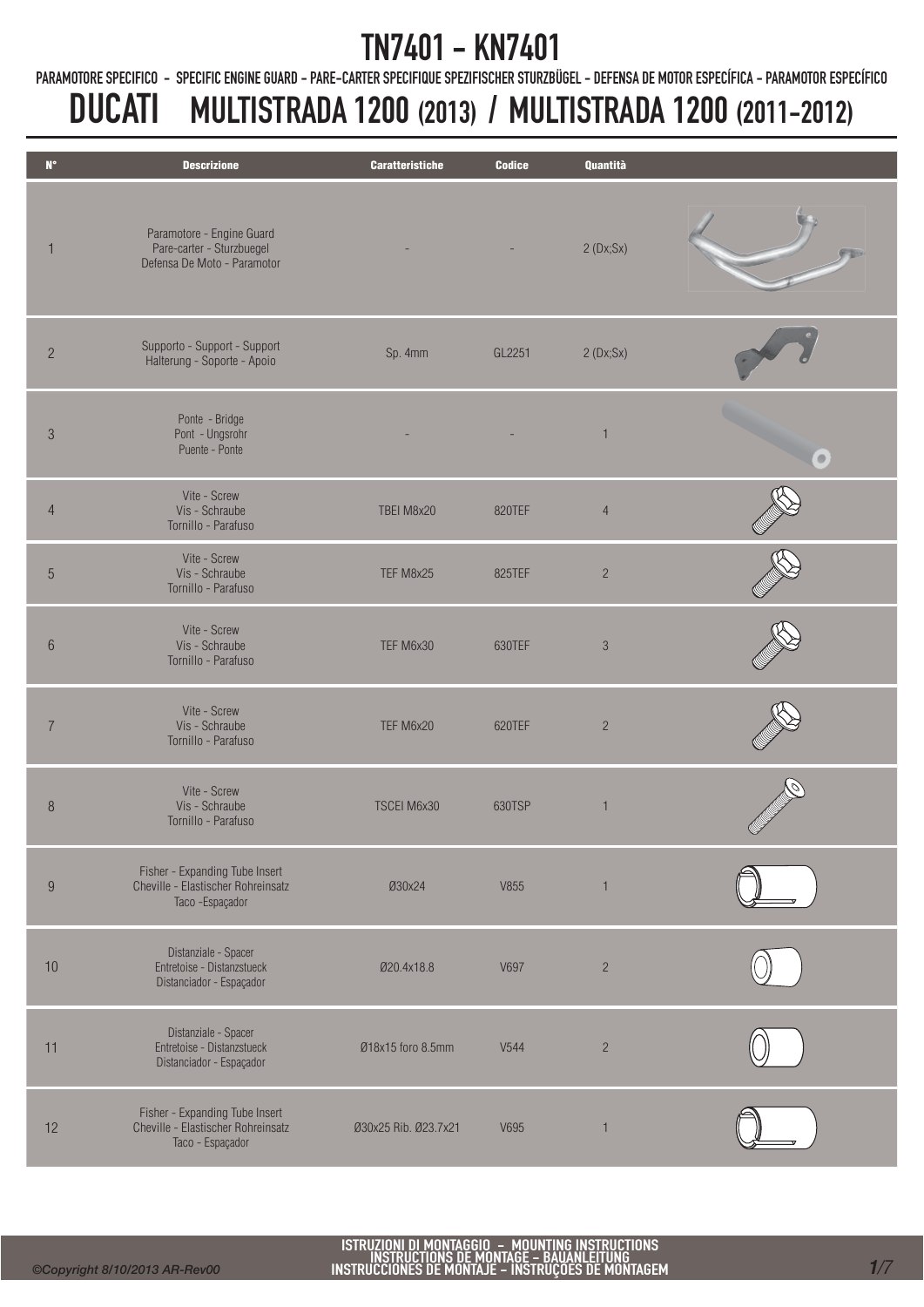PARAMOTORE SPECIFICO - SPECIFIC ENGINE GUARD - PARE-CARTER SPECIFIQUE SPEZIFISCHER STURZBÜGEL - DEFENSA DE MOTOR ESPECÍFICA - PARAMOTOR ESPECÍFICO

# DUCATI MULTISTRADA 1200 (2013) / MULTISTRADA 1200 (2011-2012)



 $\mathsf{\Omega}$ 

ISTRUZIONI DI MONTAGGIO - MOUNTING INSTRUCTIONS INSTRUCTIONS DE MONTAGE - BAUANLEITUNG INSTRUCCIONES DE MONTAJE - INSTRUÇÕES DE MONTAGEM *<sup>2</sup>/7*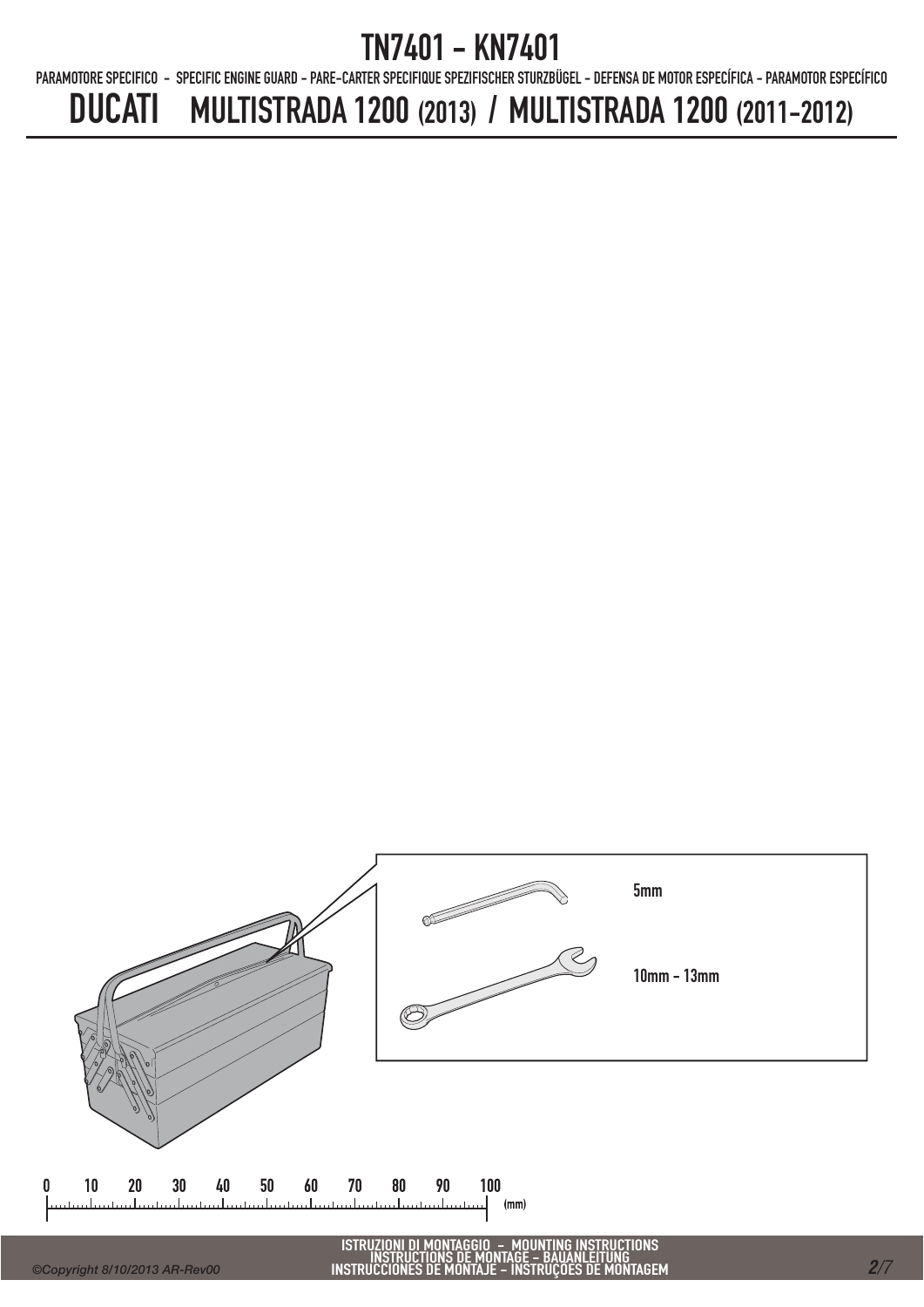PARAMOTORE SPECIFICO - SPECIFIC ENGINE GUARD - PARE-CARTER SPECIFIQUE SPEZIFISCHER STURZBÜGEL - DEFENSA DE MOTOR ESPECÍFICA - PARAMOTOR ESPECÍFICO



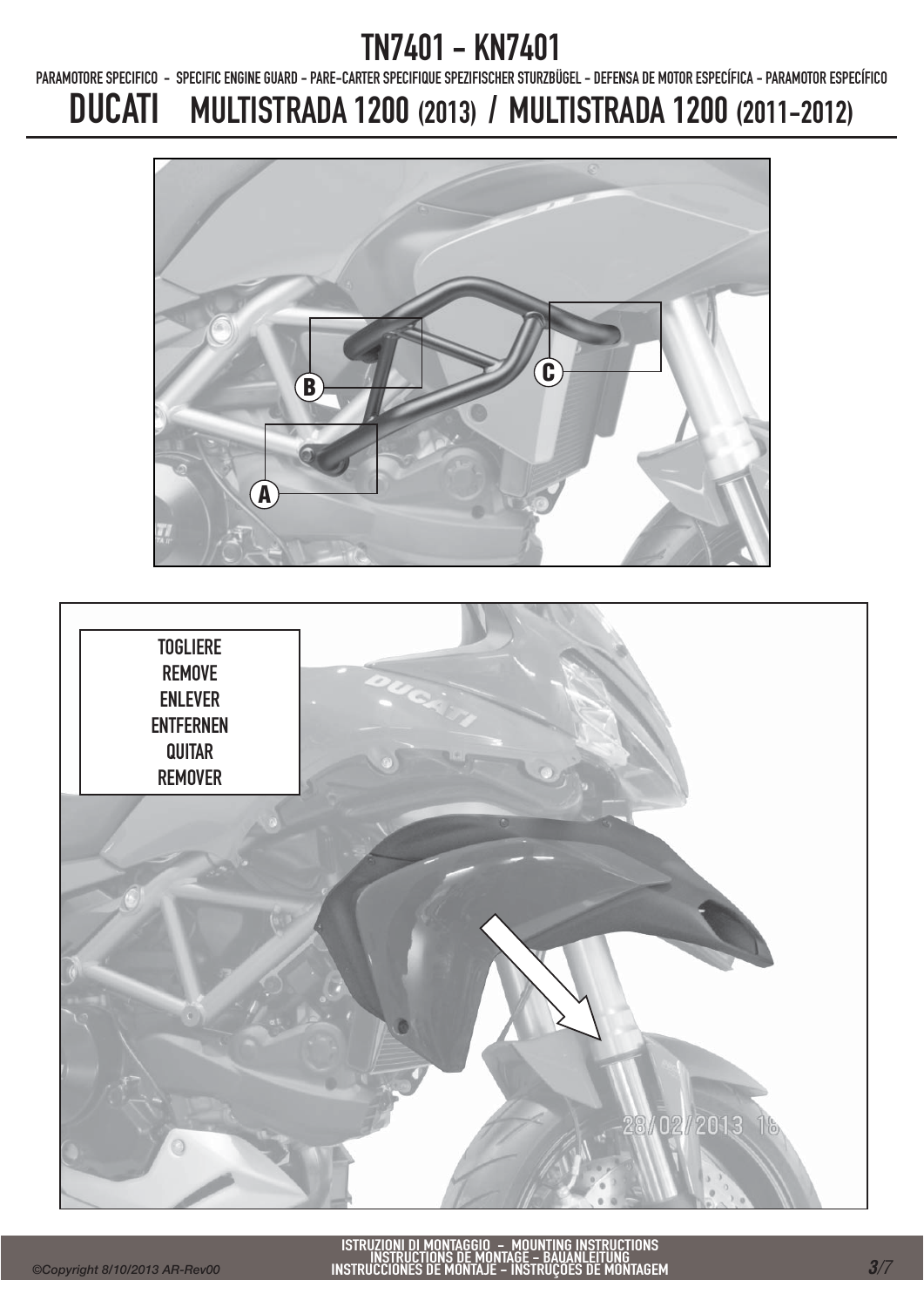PARAMOTORE SPECIFICO - SPECIFIC ENGINE GUARD - PARE-CARTER SPECIFIQUE SPEZIFISCHER STURZBÜGEL - DEFENSA DE MOTOR ESPECÍFICA - PARAMOTOR ESPECÍFICO

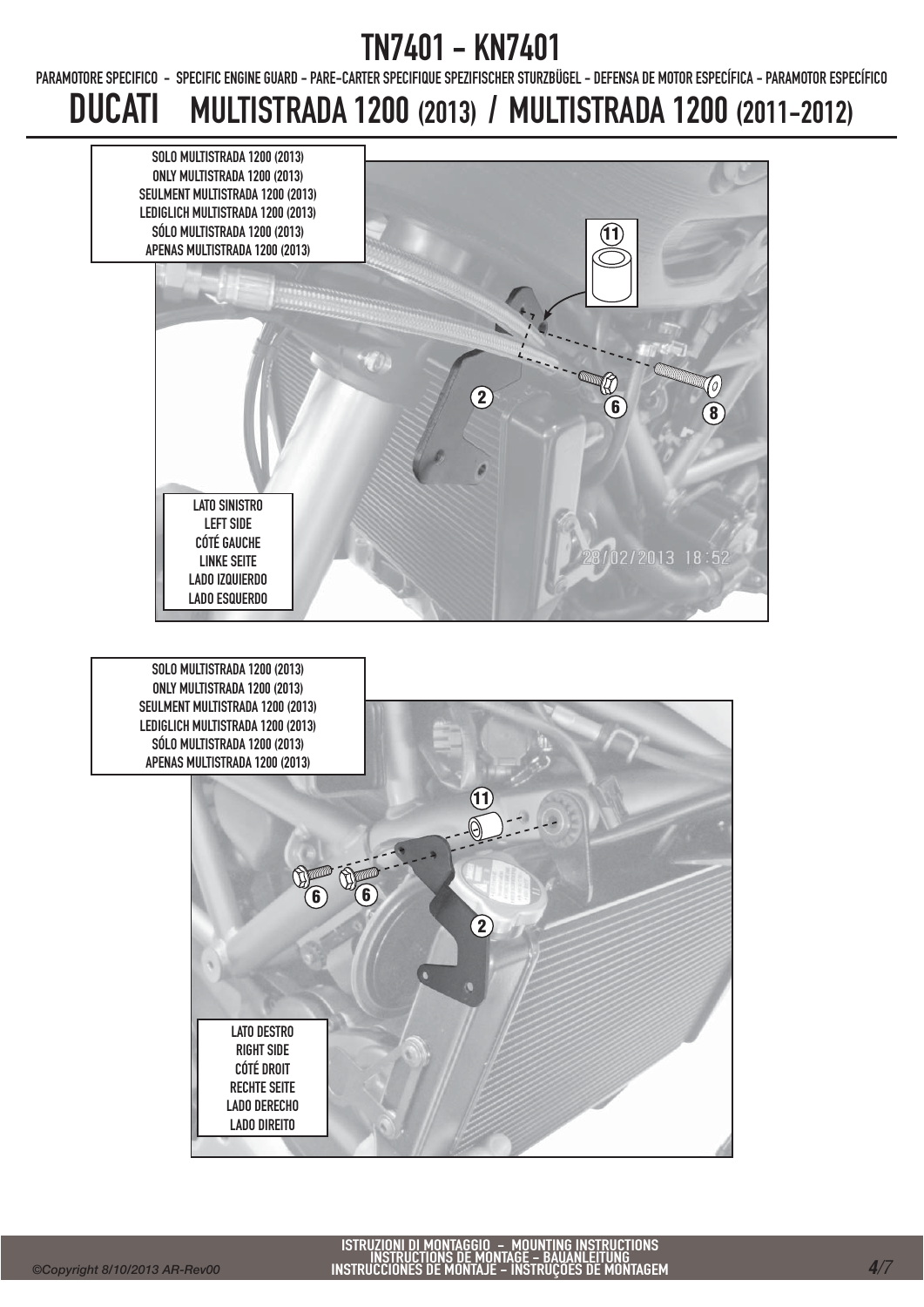PARAMOTORE SPECIFICO - SPECIFIC ENGINE GUARD - PARE-CARTER SPECIFIQUE SPEZIFISCHER STURZBÜGEL - DEFENSA DE MOTOR ESPECÍFICA - PARAMOTOR ESPECÍFICO

# DUCATI MULTISTRADA 1200 (2013) / MULTISTRADA 1200 (2011-2012)





SOLO MULTISTRADA 1200 (2010-2012) ONLY MULTISTRADA 1200 (2010-2012) SEULMENT MULTISTRADA 1200 (2010-2012) LEDIGLICH MULTISTRADA 1200 (2010-2012) SÓLO MULTISTRADA 1200 (2010-2012) APENAS MULTISTRADA 1200 (2010-2012)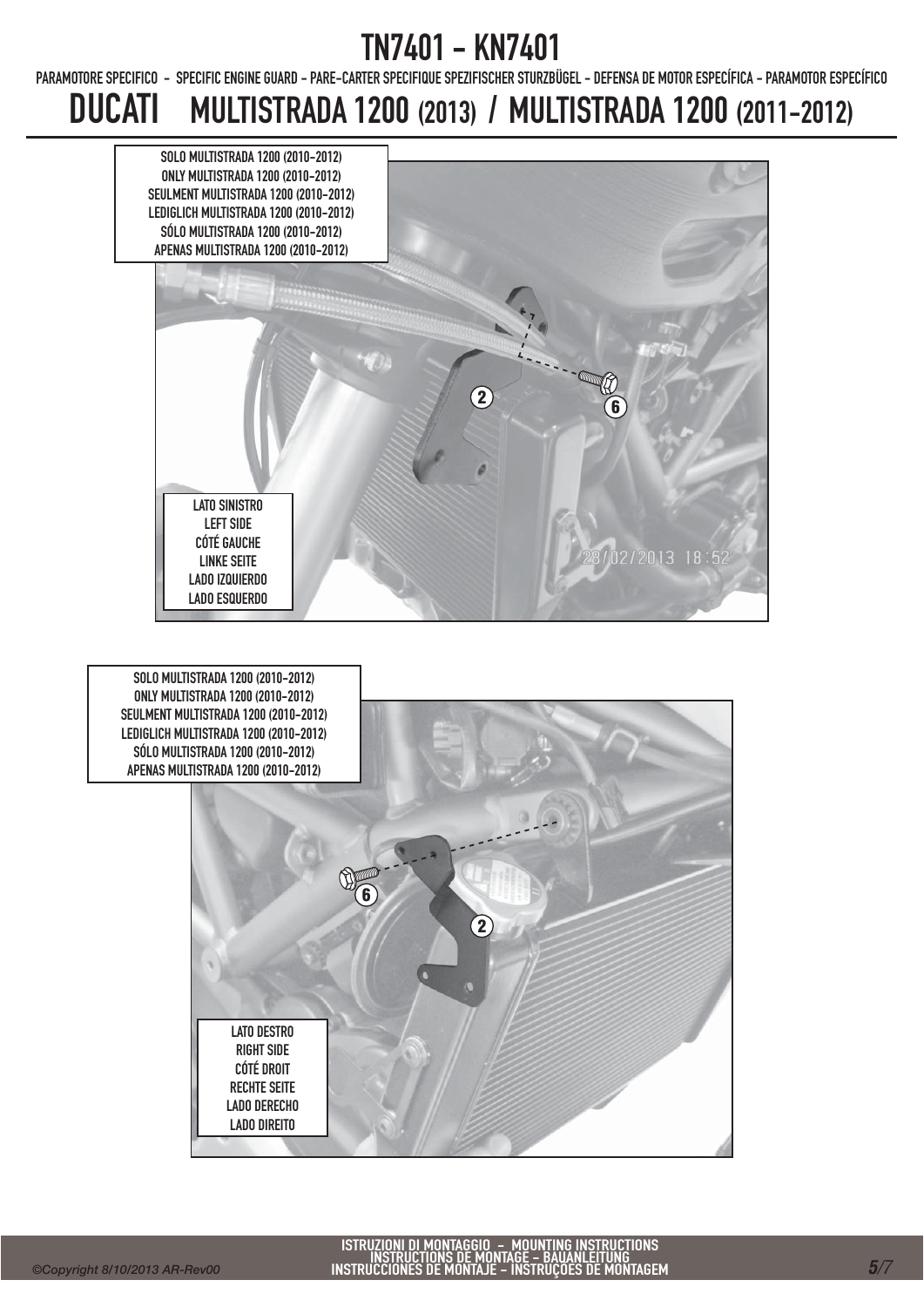PARAMOTORE SPECIFICO - SPECIFIC ENGINE GUARD - PARE-CARTER SPECIFIQUE SPEZIFISCHER STURZBÜGEL - DEFENSA DE MOTOR ESPECÍFICA - PARAMOTOR ESPECÍFICO